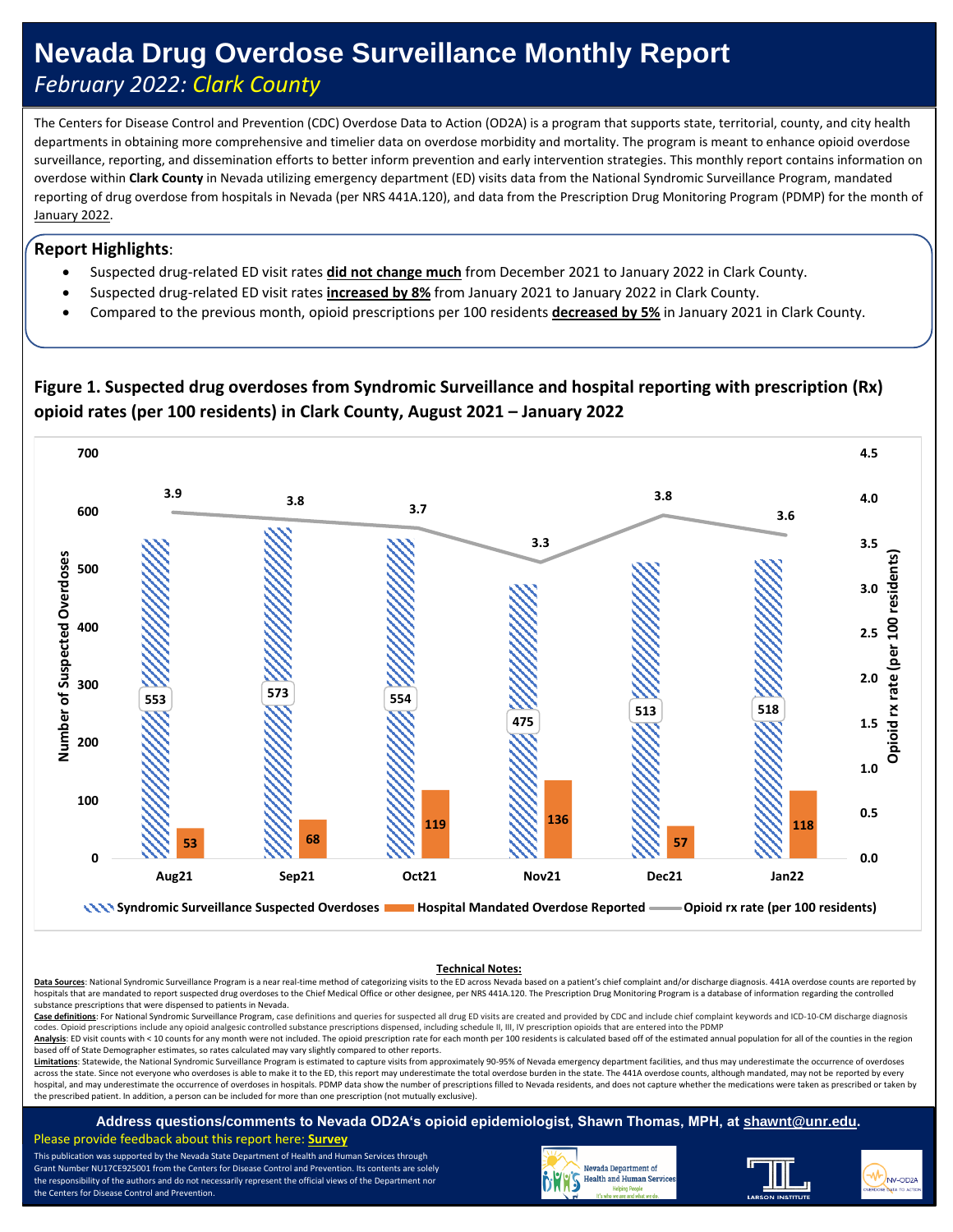## I. Syndromic Surveillance:

**0.0**

**5.0**

**100,000 population) 23.6 24.4 23.7 20.3 21.9 22.3 23.5 22.9 22.7 20.1 22.2 22.6 10.0 15.0 20.0 25.0 30.0**

 **Aug21 Sep21 Oct21 Nov21 Dec21 Jan22**

**Clark NV**

**Figure 2. Monthly rates for suspected all drug-related ED visits, NV vs Clark, August 2021 – January 2022 (per** 

**Figure 3. Monthly rates for suspected all drug-related ED visits in Clark, January 2018-2022 (per 100,000 population)**